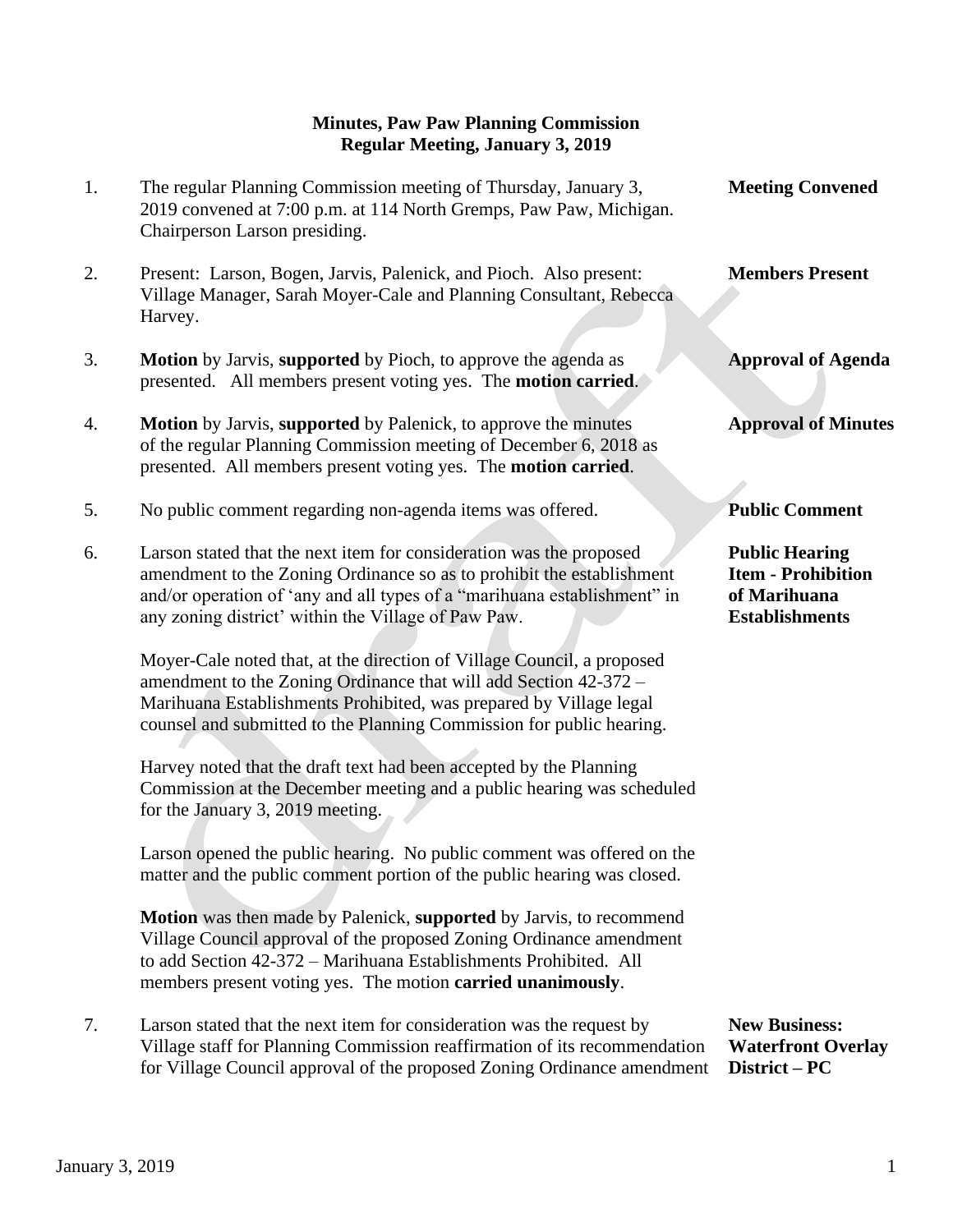to add Division 14 – Waterfront Overlay District. **Reaffirmation of**

Harvey noted that the Planning Commission held a public hearing on the proposed Waterfront Overlay District in June – September, 2017 and recommended approval of the proposed District on September 7, 2017. She added that the recommendation did not include the rezoning of any property so as to apply the proposed overlay district but that the Planning Commission intended to proceed with the requisite rezonings following adoption of the amendment.

Moyer-Cale explained that Village Council action on the Planning Commission's 2017 recommendation to approve the Waterfront Overlay District was delayed due to the dam situation in Fall of 2017 and water quality issues throughout 2018. Given the delay, she explained that Village Council is requesting reaffirmation of the recommendation to approve.

**Motion** by Pioch, **supported** by Jarvis, to reaffirm the recommendation for Village Council approval of the proposed Waterfront Overlay District, subject to relocation of the vegetative buffer provision to Section 42-355 and minor revisions to Subsection c. and E. of Section 42-356 (as was recommended on September 7, 2017.) All members present voting yes. The **motion carried**.

8. Larson stated that the next item for consideration was the review/ **OnGoing Business**: revision of the residential districts. Specifically, a final review of **Residential Districts** Draft #3 - revisions to the R-2 District to provide for accessory dwelling **- 'missing middle** units and cottage housing. **housing'**

 Harvey stated that the Planning Commission reached consensus on draft amendments to the R-2 District; a necessary modification to Section 42-362 – Structures; a new Section 42-372 – Accessory Dwelling Units; and a necessary modification to Section 42-370 – Accessory Buildings in December. She presented Draft #3, noting that the draft text reflects the Commission's final revisions made in December.

 Harvey noted that the Planning Commission had also completed review of Draft #2 of Section 42-373 – Cottage Housing in December, with a request for modifications. She presented Draft #3, noting the inclusion of earlier review comments.

 Planning Commission review and discussion of Draft #3 ensued wherein the following was noted:

:  $(b)$  – Table

- minimum/maximum cluster size – what is the objective

## **Recommendation**